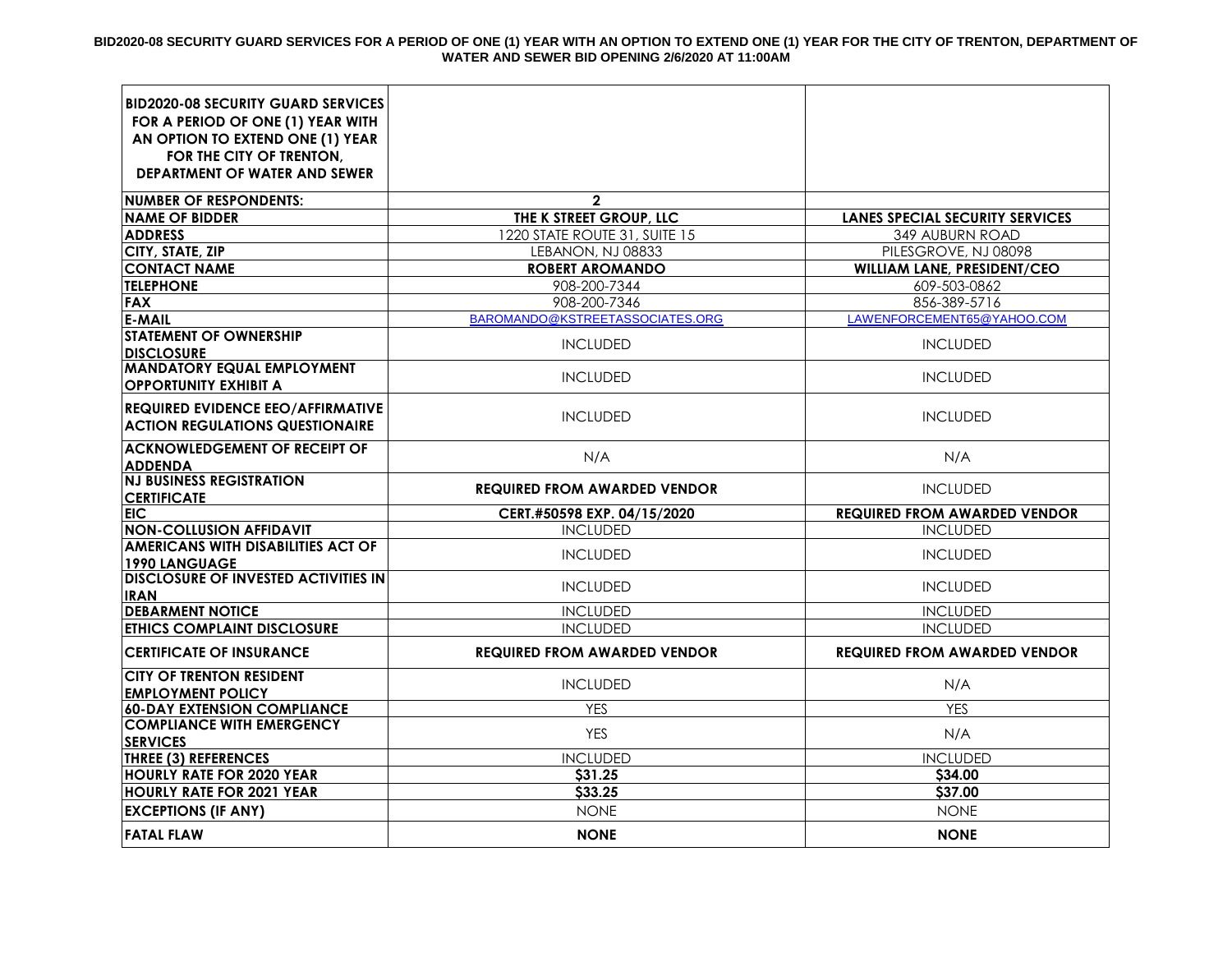## **PROPOSAL**

THE UNDERSIGNED PROPOSES TO FURNISH SECURITY GUARD SERVICE FOR THE CITY OF TRENTON WATER WORKS AT ITS DISTRIBUTION COMPLEX ON MULBERRY STREET AND COURTLAND STREET IN THE CITY OF TRENTON

CONTRACT SHALL BE FOR A PERIOD OF ONE YEAR FROM DATE OF AWARD with an option to extend one year.

| Hourly Rate (2020) |  |
|--------------------|--|
| Hourly Rate (2021) |  |

## CONTRACT SHALL BE AWARDED TO THE LOWEST RESPONSIBLE BID PRICE PER HOUR

| Company $\Rightarrow$              | K STREET GROUP LLC |
|------------------------------------|--------------------|
| Authorized Signature $\Rightarrow$ | umant              |
| Print name $\Rightarrow$           | TOBERT AROMANISO   |
| Telephone Number $\Rightarrow$     | $908 - 200 - 7344$ |

Respectfully Submitted: